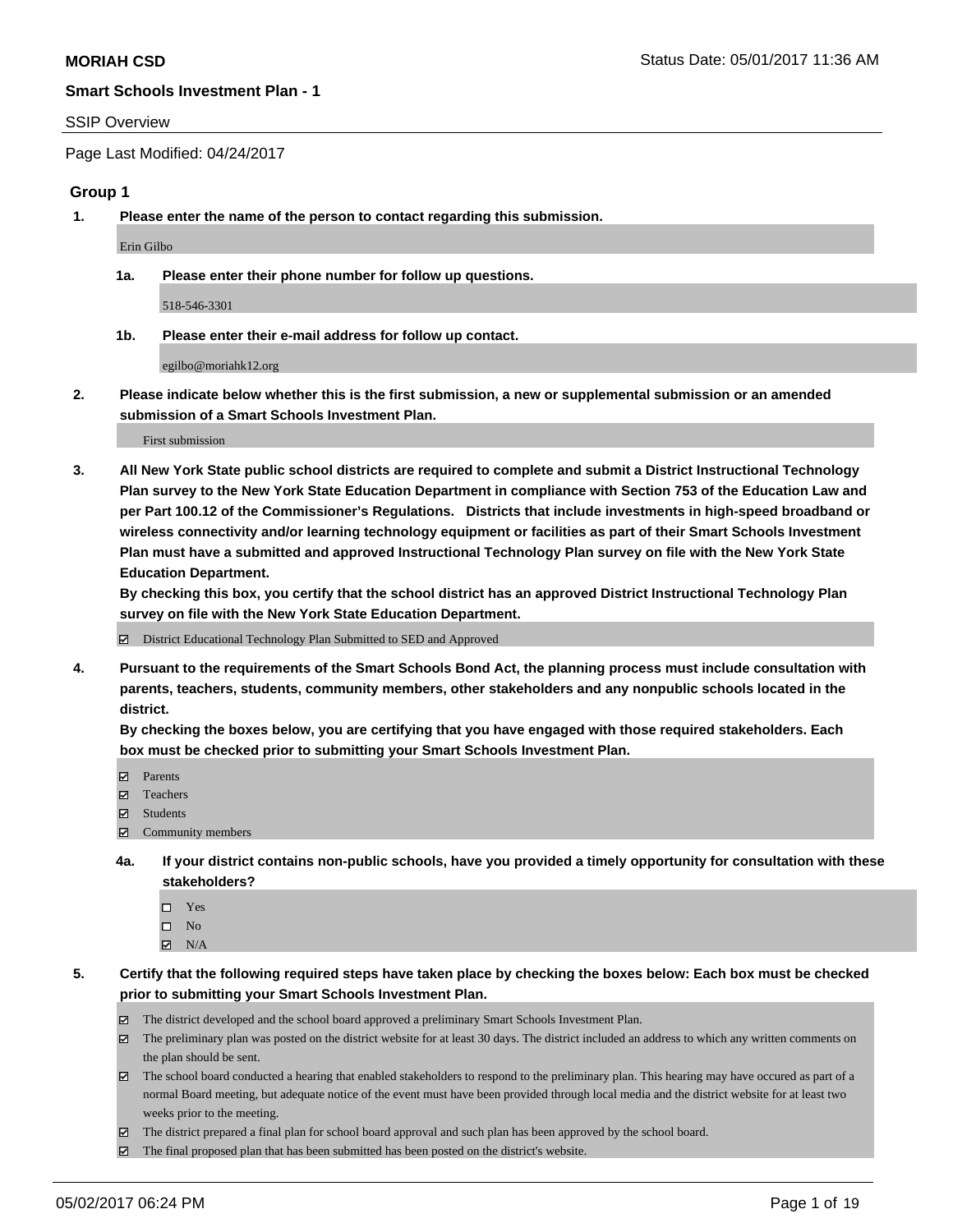# SSIP Overview

Page Last Modified: 04/24/2017

**5a. Please upload the proposed Smart Schools Investment Plan (SSIP) that was posted on the district's website, along with any supporting materials. Note that this should be different than your recently submitted Educational Technology Survey. The Final SSIP, as approved by the School Board, should also be posted on the website and remain there during the course of the projects contained therein.**

SSIP-Phase I Final.pdf

**5b. Enter the webpage address where the final Smart Schools Investment Plan is posted. The Plan should remain posted for the life of the included projects.**

https://www.moriahk12.org/technology.html

**6. Please enter an estimate of the total number of students and staff that will benefit from this Smart Schools Investment Plan based on the cumulative projects submitted to date.**

785

**7. An LEA/School District may partner with one or more other LEA/School Districts to form a consortium to pool Smart Schools Bond Act funds for a project that meets all other Smart School Bond Act requirements. Each school district participating in the consortium will need to file an approved Smart Schools Investment Plan for the project and submit a signed Memorandum of Understanding that sets forth the details of the consortium including the roles of each respective district.**

 $\Box$  The district plans to participate in a consortium to partner with other school district(s) to implement a Smart Schools project.

**8. Please enter the name and 6-digit SED Code for each LEA/School District participating in the Consortium.**

| <b>Partner LEA/District</b> | <b>ISED BEDS Code</b> |
|-----------------------------|-----------------------|
| (No Response)               | (No Response)         |

**9. Please upload a signed Memorandum of Understanding with all of the participating Consortium partners.**

(No Response)

**10. Your district's Smart Schools Bond Act Allocation is:**

\$931,051

**11. Enter the budget sub-allocations by category that you are submitting for approval at this time. If you are not budgeting SSBA funds for a category, please enter 0 (zero.) If the value entered is \$0, you will not be required to complete that survey question.**

|                                              | Sub-<br>Allocations |
|----------------------------------------------|---------------------|
| <b>School Connectivity</b>                   | $\overline{0}$      |
| <b>Connectivity Projects for Communities</b> | $\overline{0}$      |
| Classroom Technology                         | 236,356             |
| Pre-Kindergarten Classrooms                  | l 0                 |
| Replace Transportable Classrooms             | $\mathbf 0$         |
| <b>High-Tech Security Features</b>           | 56,460              |
| Totals:                                      | 292,816             |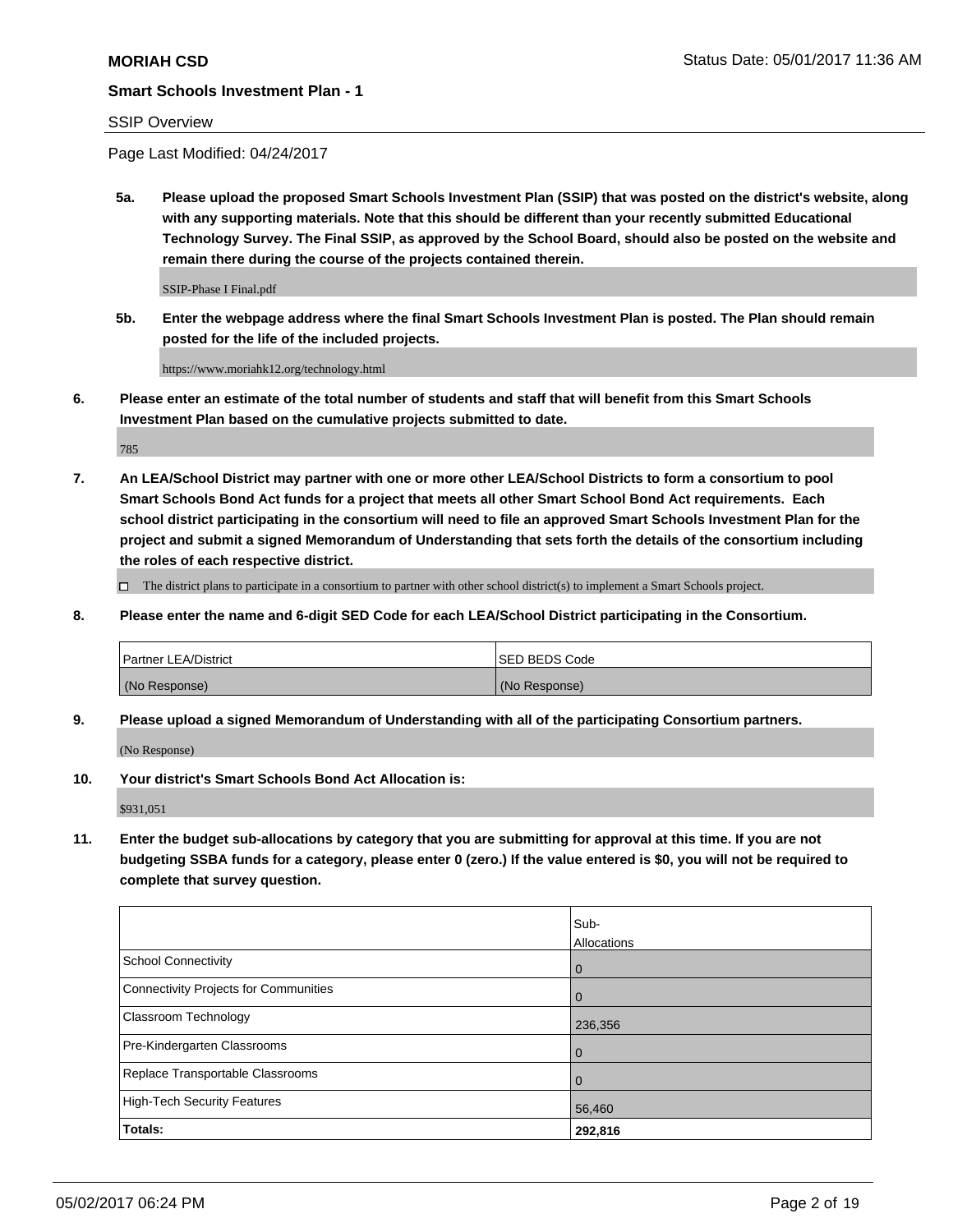# School Connectivity

Page Last Modified: 12/30/2015

# **Group 1**

- **1. In order for students and faculty to receive the maximum benefit from the technology made available under the Smart Schools Bond Act, their school buildings must possess sufficient connectivity infrastructure to ensure that devices can be used during the school day. Smart Schools Investment Plans must demonstrate that:**
	- **sufficient infrastructure that meets the Federal Communications Commission's 100 Mbps per 1,000 students standard currently exists in the buildings where new devices will be deployed, or**
	- **is a planned use of a portion of Smart Schools Bond Act funds, or**
	- **is under development through another funding source.**

**Smart Schools Bond Act funds used for technology infrastructure or classroom technology investments must increase the number of school buildings that meet or exceed the minimum speed standard of 100 Mbps per 1,000 students and staff within 12 months. This standard may be met on either a contracted 24/7 firm service or a "burstable" capability. If the standard is met under the burstable criteria, it must be:**

**1. Specifically codified in a service contract with a provider, and**

**2. Guaranteed to be available to all students and devices as needed, particularly during periods of high demand, such as computer-based testing (CBT) periods.**

**Please describe how your district already meets or is planning to meet this standard within 12 months of plan submission.**

(No Response)

- **1a. If a district believes that it will be impossible to meet this standard within 12 months, it may apply for a waiver of this requirement, as described on the Smart Schools website. The waiver must be filed and approved by SED prior to submitting this survey.**
	- By checking this box, you are certifying that the school district has an approved waiver of this requirement on file with the New York State Education Department.

### **2. Connectivity Speed Calculator (Required)**

|                         | l Number of<br><b>Students</b> | Multiply by<br>100 Kbps | Divide by 1000   Current Speed<br>to Convert to<br>Required<br>l Speed in Mb | in Mb            | Expected<br>Speed to be<br>Attained Within Required<br>12 Months | <b>Expected Date</b><br>When<br>Speed Will be<br><b>Met</b> |
|-------------------------|--------------------------------|-------------------------|------------------------------------------------------------------------------|------------------|------------------------------------------------------------------|-------------------------------------------------------------|
| <b>Calculated Speed</b> | (No<br>Response)               | (No Response)           | (No<br>Response)                                                             | (No<br>Response) | (No<br>Response)                                                 | l (No<br>Response)                                          |

# **3. Describe how you intend to use Smart Schools Bond Act funds for high-speed broadband and/or wireless connectivity projects in school buildings.**

(No Response)

**4. Describe the linkage between the district's District Instructional Technology Plan and the proposed projects. (There should be a link between your response to this question and your response to Question 1 in Part E. Curriculum and Instruction "What are the district's plans to use digital connectivity and technology to improve teaching and learning?)**

(No Response)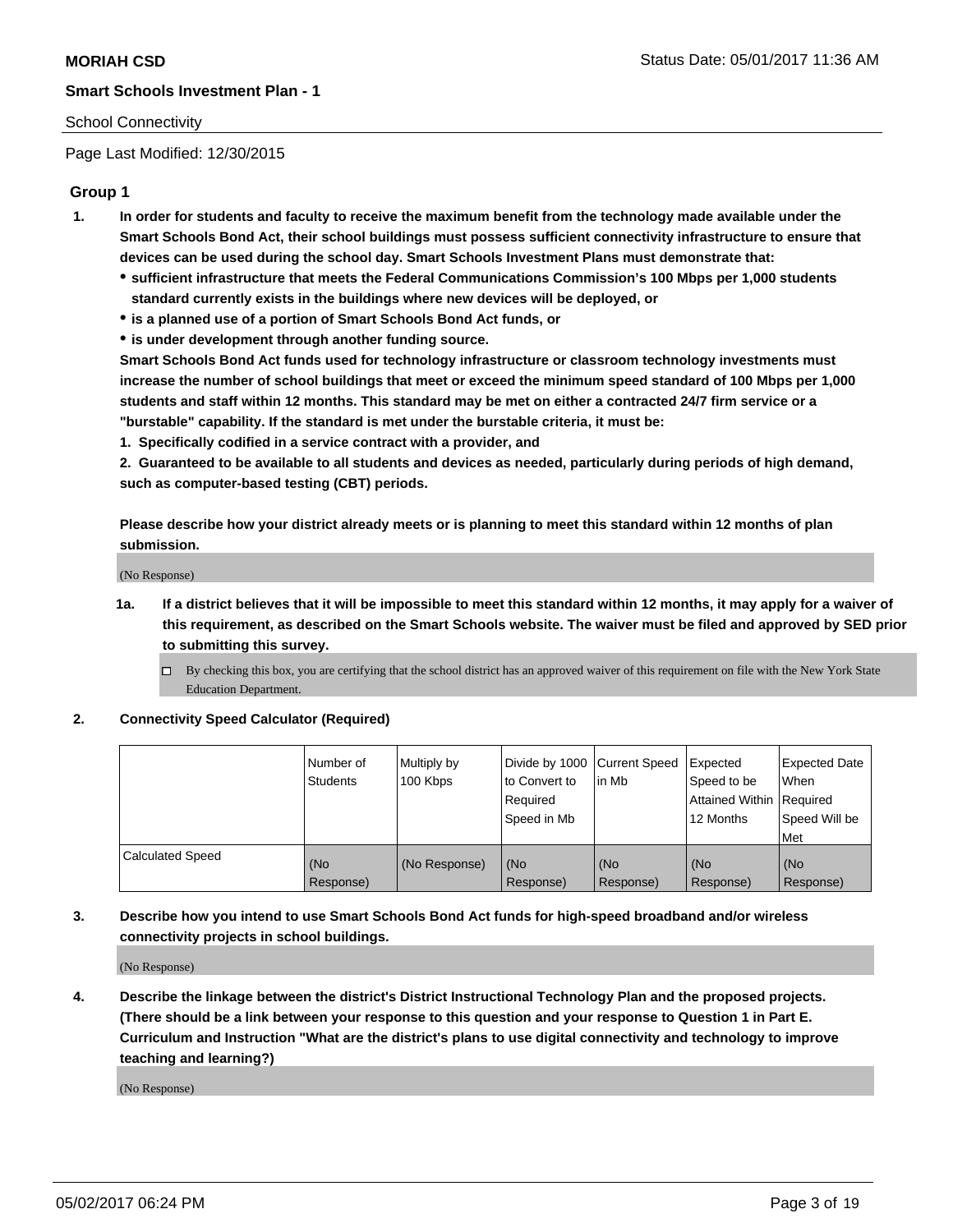### School Connectivity

Page Last Modified: 12/30/2015

**5. If the district wishes to have students and staff access the Internet from wireless devices within the school building, or in close proximity to it, it must first ensure that it has a robust Wi-Fi network in place that has sufficient bandwidth to meet user demand.**

**Please describe how you have quantified this demand and how you plan to meet this demand.**

(No Response)

**6. As indicated on Page 5 of the guidance, the Office of Facilities Planning will have to conduct a preliminary review of all capital projects, including connectivity projects.**

**Please indicate on a separate row each project number given to you by the Office of Facilities Planning.**

| Project Number |  |
|----------------|--|
|                |  |
| (No Response)  |  |

**7. Certain high-tech security and connectivity infrastructure projects may be eligible for an expedited review process as determined by the Office of Facilities Planning.**

**Was your project deemed eligible for streamlined review?**

(No Response)

**8. Include the name and license number of the architect or engineer of record.**

| Name          | License Number |
|---------------|----------------|
| (No Response) | (No Response)  |

**9. If you are submitting an allocation for School Connectivity complete this table.**

**Note that the calculated Total at the bottom of the table must equal the Total allocation for this category that you entered in the SSIP Overview overall budget.** 

|                                            | Sub-          |
|--------------------------------------------|---------------|
|                                            | Allocation    |
| Network/Access Costs                       | (No Response) |
| Outside Plant Costs                        | (No Response) |
| School Internal Connections and Components | (No Response) |
| <b>Professional Services</b>               | (No Response) |
| Testing                                    | (No Response) |
| <b>Other Upfront Costs</b>                 | (No Response) |
| <b>Other Costs</b>                         | (No Response) |
| Totals:                                    | 0             |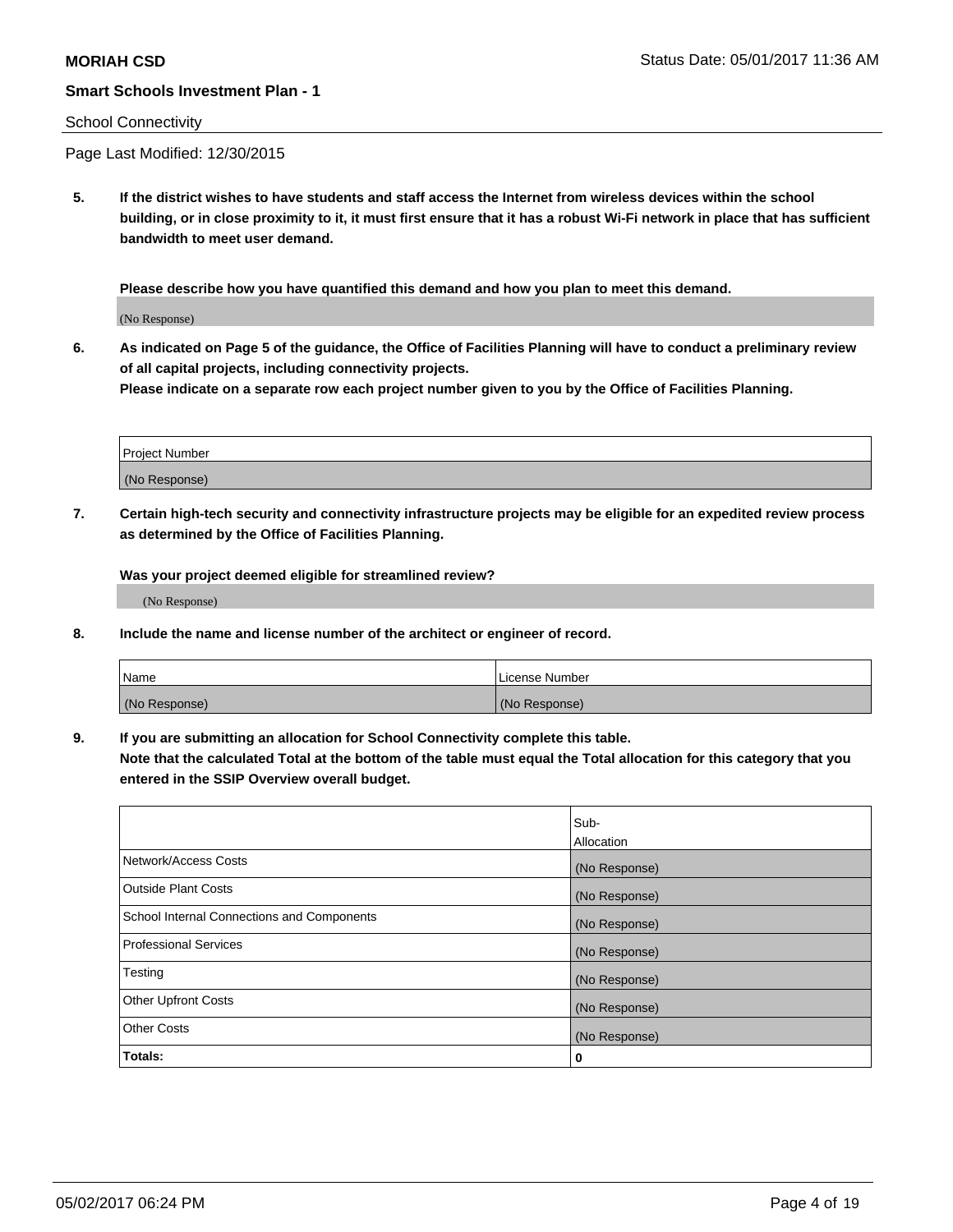### School Connectivity

Page Last Modified: 12/30/2015

**10. Please detail the type, quantity, per unit cost and total cost of the eligible items under each sub-category. This is especially important for any expenditures listed under the "Other" category. All expenditures must be eligible for tax-exempt financing to be reimbursed through the SSBA. Sufficient detail must be provided so that we can verify this is the case. If you have any questions, please contact us directly through smartschools@nysed.gov. NOTE: Wireless Access Points should be included in this category, not under Classroom Educational Technology, except those that will be loaned/purchased for nonpublic schools.**

| Select the allowable expenditure | Item to be purchased | Quantity      | Cost per Item | Total Cost    |
|----------------------------------|----------------------|---------------|---------------|---------------|
| type.                            |                      |               |               |               |
| Repeat to add another item under |                      |               |               |               |
| each type.                       |                      |               |               |               |
| (No Response)                    | (No Response)        | (No Response) | (No Response) | (No Response) |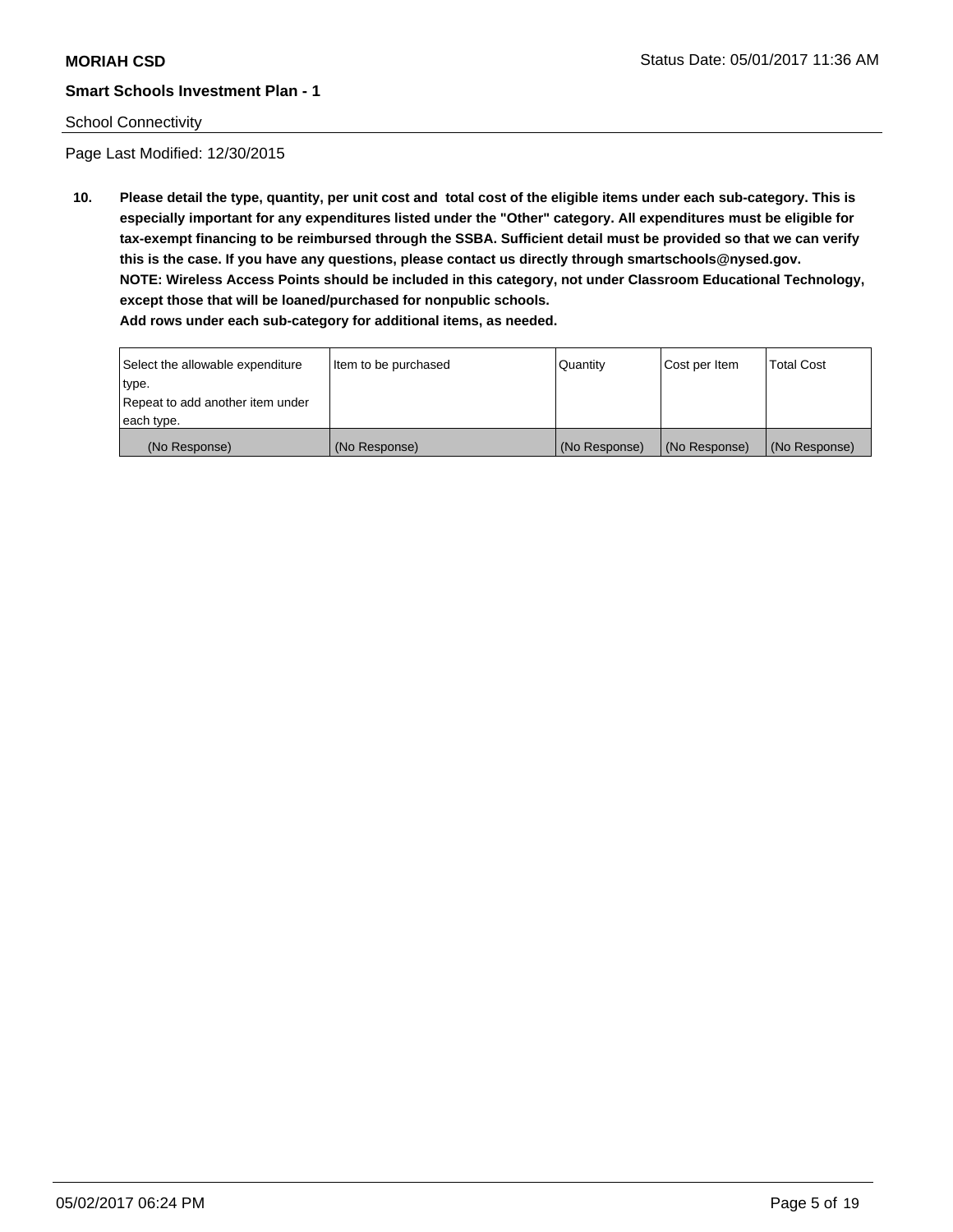Community Connectivity (Broadband and Wireless)

# **Group 1**

**1. Describe how you intend to use Smart Schools Bond Act funds for high-speed broadband and/or wireless connectivity projects in the community.**

(No Response)

**2. Please describe how the proposed project(s) will promote student achievement and increase student and/or staff access to the Internet in a manner that enhances student learning and/or instruction outside of the school day and/or school building.**

(No Response)

**3. Community connectivity projects must comply with all the necessary local building codes and regulations (building and related permits are not required prior to plan submission).**

 $\Box$  I certify that we will comply with all the necessary local building codes and regulations.

**4. Please describe the physical location of the proposed investment.**

(No Response)

**5. Please provide the initial list of partners participating in the Community Connectivity Broadband Project, along with their Federal Tax Identification (Employer Identification) number.**

| <b>Project Partners</b> | l Federal ID # |
|-------------------------|----------------|
| (No Response)           | (No Response)  |

**6. If you are submitting an allocation for Community Connectivity, complete this table. Note that the calculated Total at the bottom of the table must equal the Total allocation for this category that you entered in the SSIP Overview overall budget.**

|                                    | Sub-Allocation |
|------------------------------------|----------------|
| Network/Access Costs               | (No Response)  |
| Outside Plant Costs                | (No Response)  |
| <b>Tower Costs</b>                 | (No Response)  |
| <b>Customer Premises Equipment</b> | (No Response)  |
| Professional Services              | (No Response)  |
| Testing                            | (No Response)  |
| <b>Other Upfront Costs</b>         | (No Response)  |
| <b>Other Costs</b>                 | (No Response)  |
| Totals:                            | 0              |

**7. Please detail the type, quantity, per unit cost and total cost of the eligible items under each sub-category. This is especially important for any expenditures listed under the "Other" category. All expenditures must be capital-bond eligible to be reimbursed through the SSBA. If you have any questions, please contact us directly through smartschools@nysed.gov.**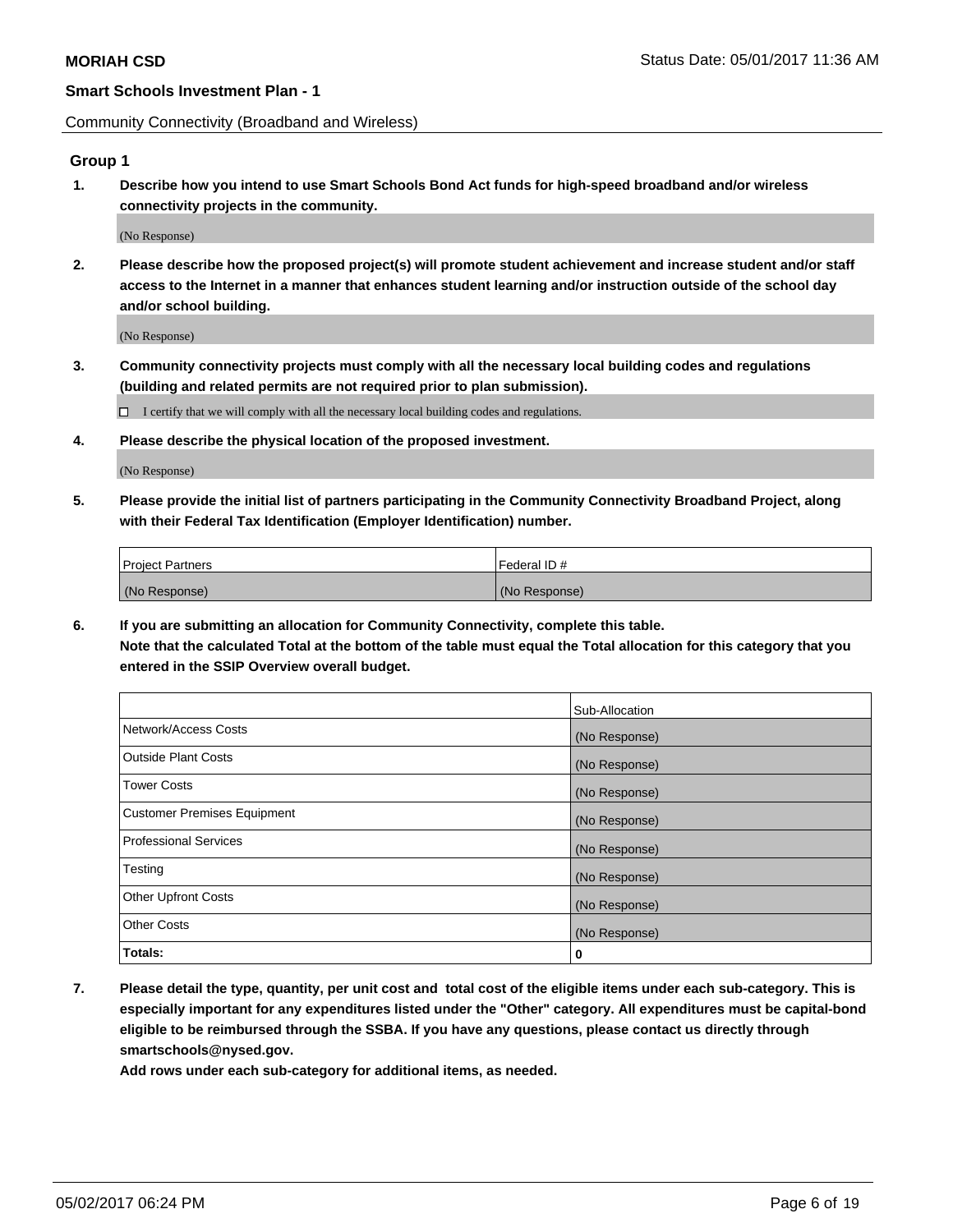Community Connectivity (Broadband and Wireless)

| Select the allowable expenditure<br>type.      | Item to be purchased | Quantity      | Cost per Item | <b>Total Cost</b> |
|------------------------------------------------|----------------------|---------------|---------------|-------------------|
| Repeat to add another item under<br>each type. |                      |               |               |                   |
| (No Response)                                  | (No Response)        | (No Response) | (No Response) | (No Response)     |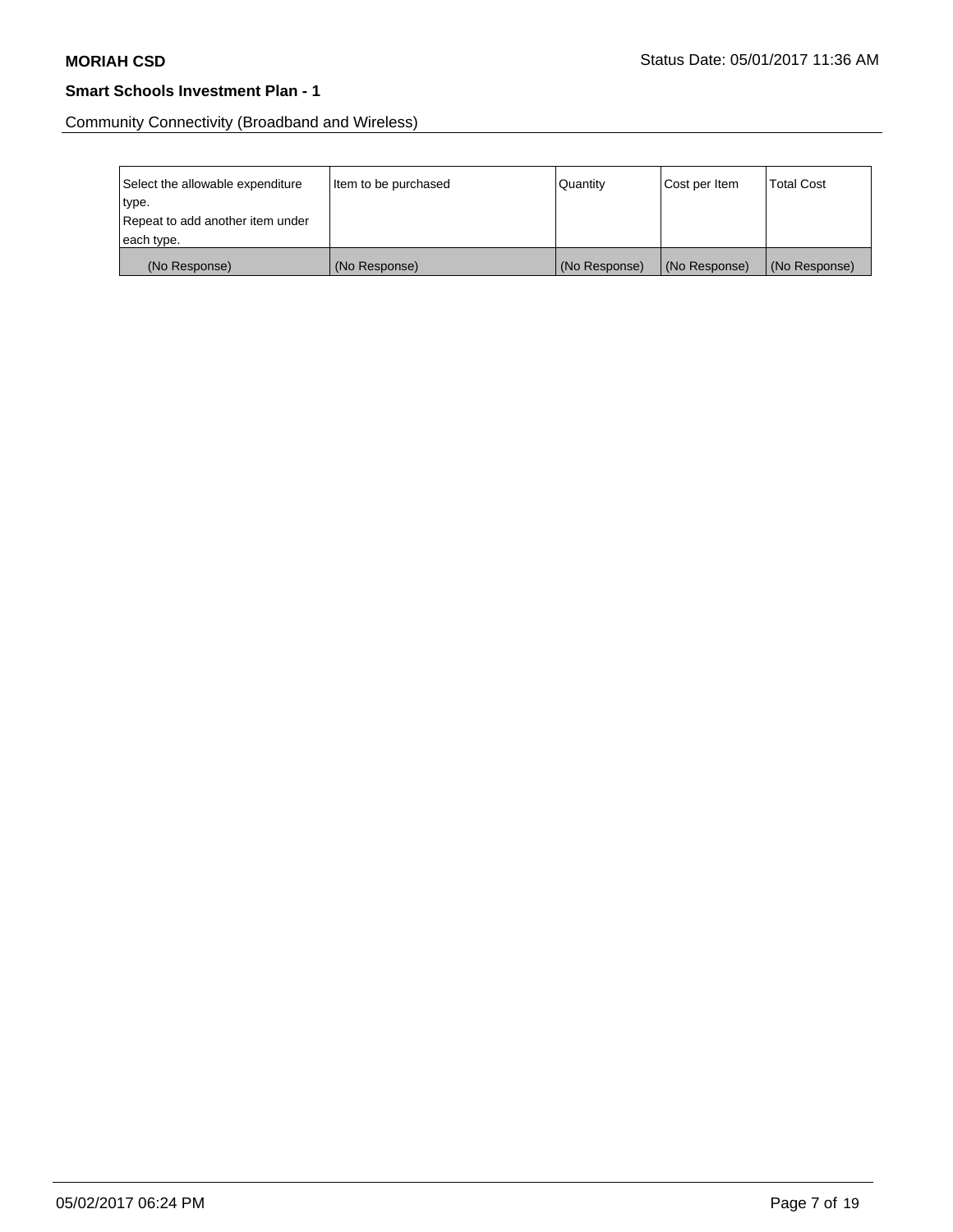# Classroom Learning Technology

Page Last Modified: 04/24/2017

# **Questions**

**1. In order for students and faculty to receive the maximum benefit from the technology made available under the Smart Schools Bond Act, their school buildings must possess sufficient connectivity infrastructure to ensure that devices can be used during the school day. Smart Schools Investment Plans must demonstrate that sufficient infrastructure that meets the Federal Communications Commission's 100 Mbps per 1,000 students standard currently exists in the buildings where new devices will be deployed, or is a planned use of a portion of Smart Schools Bond Act funds, or is under development through another funding source.**

**Smart Schools Bond Act funds used for technology infrastructure or classroom technology investments must increase the number of school buildings that meet or exceed the minimum speed standard of 100 Mbps per 1,000 students and staff within 12 months. This standard may be met on either a contracted 24/7 firm service or a "burstable" capability. If the standard is met under the burstable criteria, it must be:**

**1. Specifically codified in a service contract with a provider, and**

**2. Guaranteed to be available to all students and devices as needed, particularly during periods of high demand, such as computer-based testing (CBT) periods.**

**Please describe how your district already meets or is planning to meet this standard within 12 months of plan submission.**

The Moriah Central School District is served by fiber optic cable that will allow us to meet or exceed the minimum speed standard of 100Mbps per 1000 students. Our current contract allows us 40Mbps. Our average usage over the last 3 months of 2016 was only 25 Mbps. We are currently only using 63% of our available bandwidth. Additional bandwidth is available to us from our current provider as the need arises.

- **1a. If a district believes that it will be impossible to meet this standard within 12 months, it may apply for a waiver of this requirement, as described on the Smart Schools website. The waiver must be filed and approved by SED prior to submitting this survey.**
	- $\Box$  By checking this box, you are certifying that the school district has an approved waiver of this requirement on file with the New York State Education Department.

**2. Connectivity Speed Calculator (Required)**

|                  | Number of<br><b>Students</b> | Multiply by<br>100 Kbps | Divide by 1000 Current Speed<br>to Convert to<br>Required | lin Mb | Expected<br>Speed to be<br>Attained Within   Required | Expected Date<br><b>When</b> |
|------------------|------------------------------|-------------------------|-----------------------------------------------------------|--------|-------------------------------------------------------|------------------------------|
|                  |                              |                         | Speed in Mb                                               |        | 12 Months                                             | Speed Will be<br>Met         |
| Calculated Speed | 695                          | 69.500                  | 70                                                        | 40     | 70                                                    | 08/01/2017                   |

**3. If the district wishes to have students and staff access the Internet from wireless devices within the school building, or in close proximity to it, it must first ensure that it has a robust Wi-Fi network in place that has sufficient bandwidth to meet user demand.**

**Please describe how you have quantified this demand and how you plan to meet this demand.**

We currently have 65 access points allowing our building to have sufficient bandwidth for our current inventory of wireless devices. We plan to add an additional 100 access points to ensure a robust WiFi network is in place before we significantly increase the number of wireless devices allowed on the network. Our goal is to have enough coverage and bandwidth to support a 1:1 computing environment.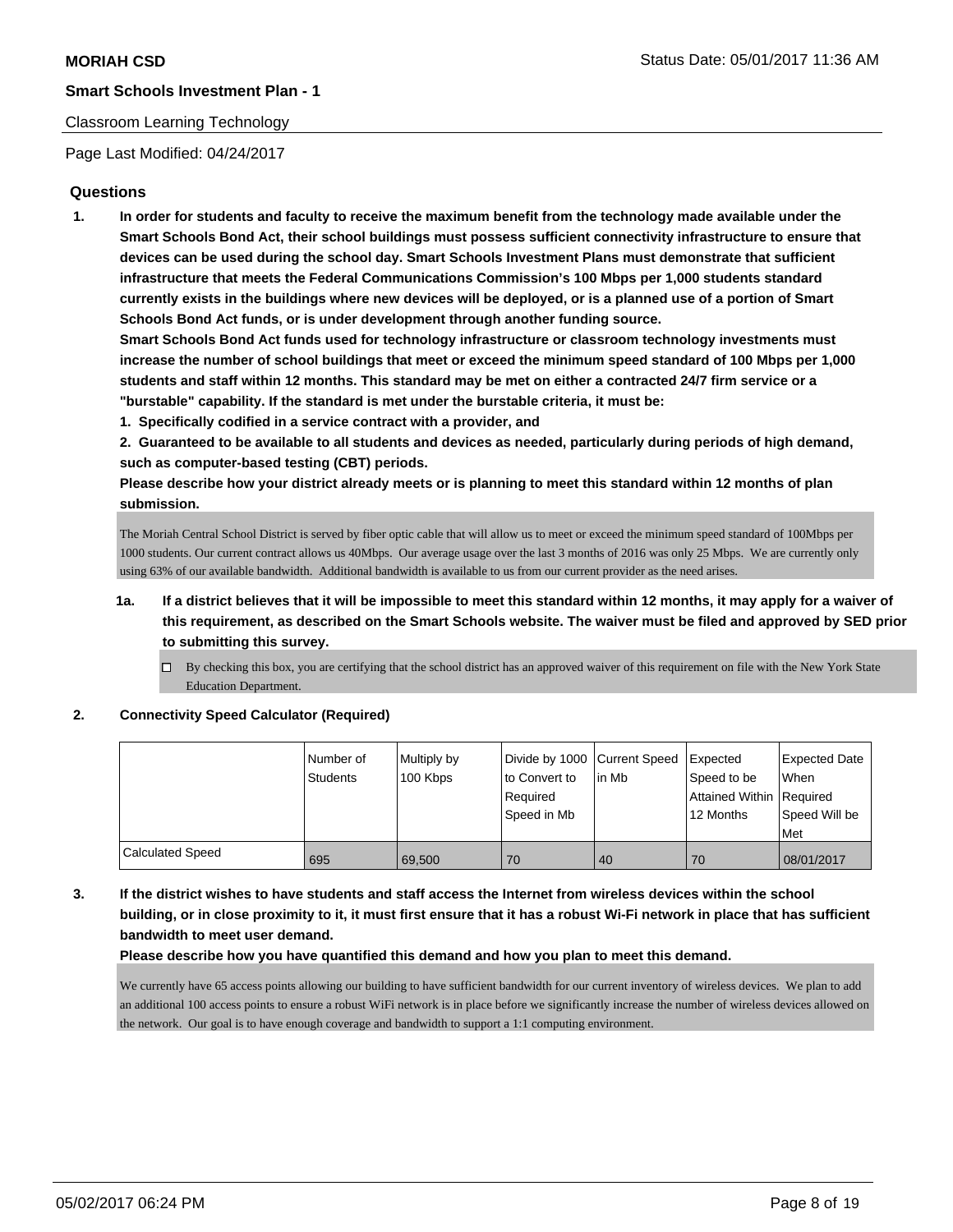#### Classroom Learning Technology

Page Last Modified: 04/24/2017

**4. All New York State public school districts are required to complete and submit an Instructional Technology Plan survey to the New York State Education Department in compliance with Section 753 of the Education Law and per Part 100.12 of the Commissioner's Regulations.**

**Districts that include educational technology purchases as part of their Smart Schools Investment Plan must have a submitted and approved Instructional Technology Plan survey on file with the New York State Education Department.**

- By checking this box, you are certifying that the school district has an approved Instructional Technology Plan survey on file with the New York State Education Department.
- **5. Describe the devices you intend to purchase and their compatibility with existing or planned platforms or systems. Specifically address the adequacy of each facility's electrical, HVAC and other infrastructure necessary to install and support the operation of the planned technology.**

We plan on purchasing devices over multiple years with the intent to reach a 1:1 computing environment. We will deploy Chromebooks to every student over a 3 year phase in. Mobile carts and charging stations will also be purchased for utilization of the Chromebooks. We will purchase mice and headphones for the Chromebook usage with our elementary students. We currently have desktop computers in every classroom that are connected to our existing SmartBoards. We will purchase new desktops to replace the ones currently in use that are over 5 years old. Document cameras will be purchased to enhance interactivity with the existing SmartBoards. Our current electrical and HVAC infrastructure is adequate to support the operation of the planned technology. Wireless infrastructure will be improved as part of a future plan to support the operation of the planned technology purchases.

- **6. Describe how the proposed technology purchases will:**
	- **> enhance differentiated instruction;**
	- **> expand student learning inside and outside the classroom;**
	- **> benefit students with disabilities and English language learners; and**
	- **> contribute to the reduction of other learning gaps that have been identified within the district.**

**The expectation is that districts will place a priority on addressing the needs of students who struggle to succeed in a rigorous curriculum. Responses in this section should specifically address this concern and align with the district's Instructional Technology Plan (in particular Question 2 of E. Curriculum and Instruction: "Does the district's instructional technology plan address the needs of students with disabilities to ensure equitable access to instruction, materials and assessments?" and Question 3 of the same section: "Does the district's instructional technology plan address the provision of assistive technology specifically for students with disabilities to ensure access to and participation in the general curriculum?"**

The overall goal is to plan, design and implement technology that would support and improve teaching and learning and better prepare students in the district with the necessary information technology skills for the 21st century.

The District's plan includes equitable access to instruction, materials, and assessment for the needs of students with disabilities and English language learners. The District will continue to contract assistive technology services in order to ensure that students with disabilities have the ability to utilize specified hardware and software that allows them the opportunity to be mainstreamed in a regular classroom setting with the ability to learn with their peers. The use of Chromebooks with the available apps and extensions to support reading and writing will benefit our students with disabilites and English language learners. Access to tablets, laptops/Chromebooks will also be made available to all students to ensure equitable access to participate in the general curriculum. We also believe that the use of Chromebooks in the classroom will lead to more collaboration between students and teachers.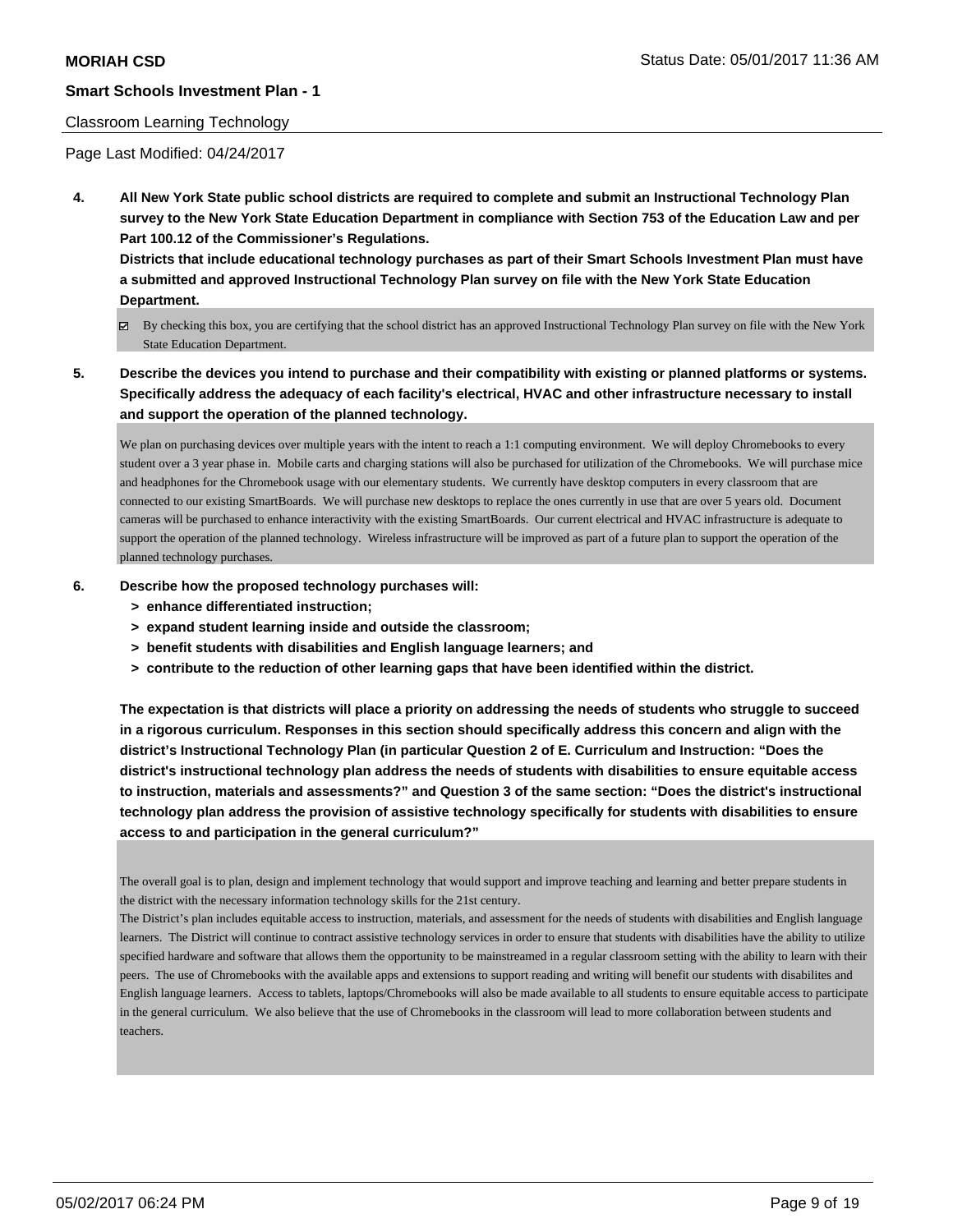#### Classroom Learning Technology

Page Last Modified: 04/24/2017

**7. Where appropriate, describe how the proposed technology purchases will enhance ongoing communication with parents and other stakeholders and help the district facilitate technology-based regional partnerships, including distance learning and other efforts.**

The District currently utilizes a student information system that allows teachers, students and parents to have access to email communication. We also maintain an active website and keep parents and students informed through social media outlets. We are also in the process of upgrading to a mass communication system that utilizes phone calls as well as communication through email and text messaging. The use of the proposed technology purchases will expand to students and their families as the devices will be allowed to travel home with the students. The mobile devices will provide access to computers and internet that some families may not have had access to previously. The planned use of Google Classroom will also enhance communication between teachers, students and parents. We will also enhance and expand curriculum offerings in our existing distance learning lab.

**8. Describe the district's plan to provide professional development to ensure that administrators, teachers and staff can employ the technology purchased to enhance instruction successfully.**

**Note: This response should be aligned and expanded upon in accordance with your district's response to Question 1 of F. Professional Development of your Instructional Technology Plan: "Please provide a summary of professional development offered to teachers and staff, for the time period covered by this plan, to support technology to enhance teaching and learning. Please include topics, audience and method of delivery within your summary."**

Professional Development in technology is an integral part of the district wide plan. Participation in BOCES, in-house and out-sourced training provides ongoing adequate training to the District's staff. The District will also utilize webinars designed around specific software for various programs. The District will also be utilizing professional development opportunities through NERIC to expand on staff knowledge in the areas of Office 365, Google and SMART Notebook.

A summer workshop will be given to train teachers on the use of the Chromebooks along with Google Classroom. Instructional technology will be integrated into superintendent conference days throughout the year to ensure staff are actively engaged in 21st Century learning strategies in the use of technology.

**9. Districts must contact the SUNY/CUNY teacher preparation program that supplies the largest number of the district's new teachers to request advice on innovative uses and best practices at the intersection of pedagogy and educational technology.**

 $\boxtimes$  By checking this box, you certify that you have contacted the SUNY/CUNY teacher preparation program that supplies the largest number of your new teachers to request advice on these issues.

**9a. Please enter the name of the SUNY or CUNY Institution that you contacted.**

SUNY Plattsburgh

**9b. Enter the primary Institution phone number.**

518-564-2000

**9c. Enter the name of the contact person with whom you consulted and/or will be collaborating with on innovative uses of technology and best practices.**

Dr. Michael Morgan

**10. A district whose Smart Schools Investment Plan proposes the purchase of technology devices and other hardware must account for nonpublic schools in the district.**

**Are there nonpublic schools within your school district?**

 $\Box$ Yes **Z** No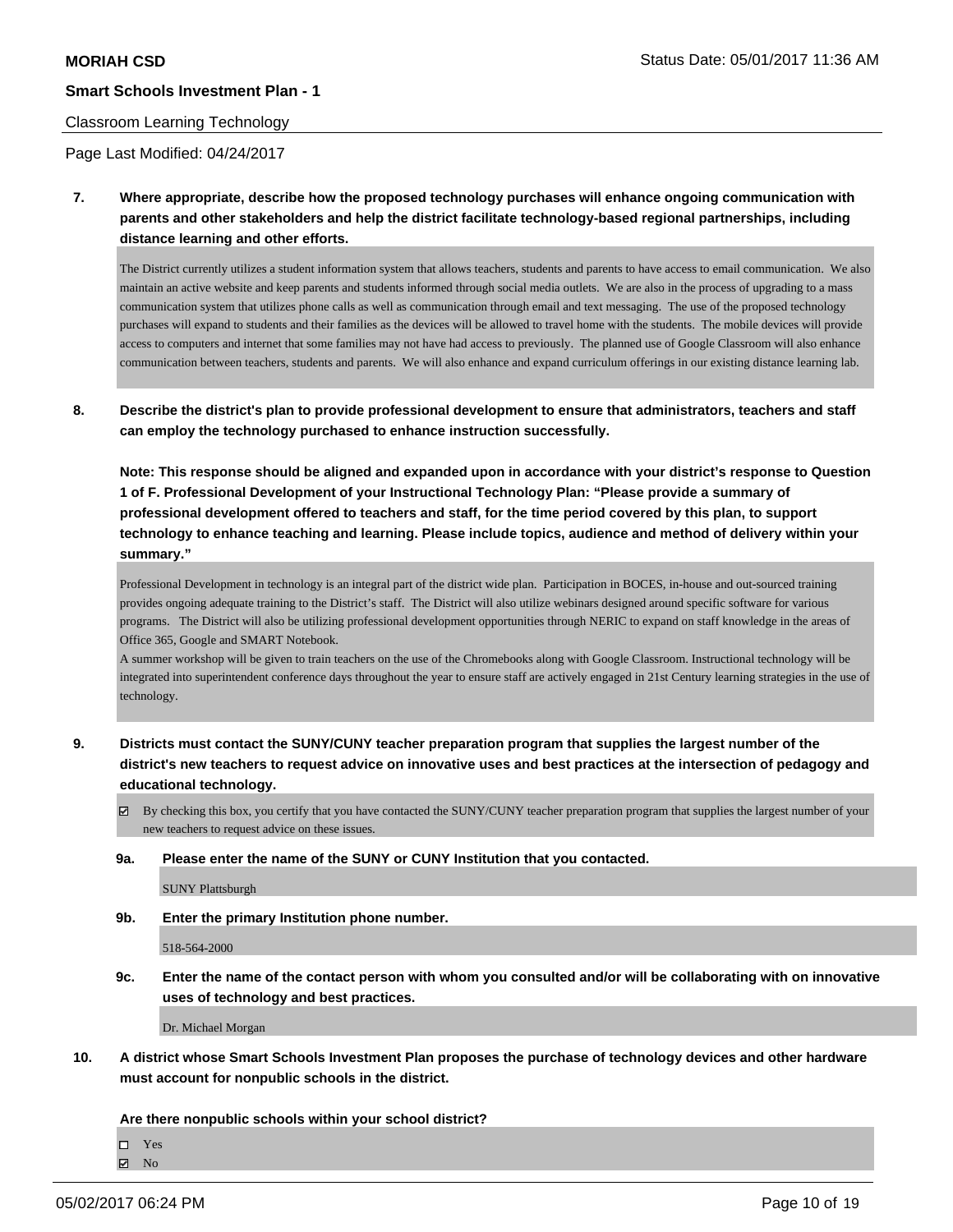# Classroom Learning Technology

Page Last Modified: 04/24/2017

# **11. Nonpublic Classroom Technology Loan Calculator**

**The Smart Schools Bond Act provides that any Classroom Learning Technology purchases made using Smart Schools funds shall be lent, upon request, to nonpublic schools in the district. However, no school district shall be required to loan technology in amounts greater than the total obtained and spent on technology pursuant to the Smart Schools Bond Act and the value of such loan may not exceed the total of \$250 multiplied by the nonpublic school enrollment in the base year at the time of enactment.**

**See:**

**http://www.p12.nysed.gov/mgtserv/smart\_schools/docs/Smart\_Schools\_Bond\_Act\_Guidance\_04.27.15\_Final.pdf.**

|                                       | 1. Classroom<br>Technology<br>Sub-allocation | 2. Public<br>Enrollment<br>$(2014-15)$ | 3. Nonpublic<br>Enrollment<br>$(2014-15)$ | l 4. Sum of<br>l Public and<br>l Nonpublic<br>l Enrollment | 15. Total Per<br>Pupil Sub-<br>lallocation | 6. Total<br>Nonpublic Loan  <br>Amount                                                        |
|---------------------------------------|----------------------------------------------|----------------------------------------|-------------------------------------------|------------------------------------------------------------|--------------------------------------------|-----------------------------------------------------------------------------------------------|
| Calculated Nonpublic Loan<br>l Amount |                                              |                                        |                                           |                                                            |                                            | (No Response)   (No Response)   (No Response)   (No Response)   (No Response)   (No Response) |

**12. To ensure the sustainability of technology purchases made with Smart Schools funds, districts must demonstrate a long-term plan to maintain and replace technology purchases supported by Smart Schools Bond Act funds. This sustainability plan shall demonstrate a district's capacity to support recurring costs of use that are ineligible for Smart Schools Bond Act funding such as device maintenance, technical support, Internet and wireless fees, maintenance of hotspots, staff professional development, building maintenance and the replacement of incidental items. Further, such a sustainability plan shall include a long-term plan for the replacement of purchased devices and equipment at the end of their useful life with other funding sources.**

 $\boxtimes$  By checking this box, you certify that the district has a sustainability plan as described above.

**13. Districts must ensure that devices purchased with Smart Schools Bond funds will be distributed, prepared for use, maintained and supported appropriately. Districts must maintain detailed device inventories in accordance with generally accepted accounting principles.**

By checking this box, you certify that the district has a distribution and inventory management plan and system in place.

**14. If you are submitting an allocation for Classroom Learning Technology complete this table. Note that the calculated Total at the bottom of the table must equal the Total allocation for this category that you entered in the SSIP Overview overall budget.**

|                         | Sub-Allocation |
|-------------------------|----------------|
| Interactive Whiteboards | 0              |
| Computer Servers        | $\overline{0}$ |
| Desktop Computers       | 40,000         |
| Laptop Computers        | 156,450        |
| <b>Tablet Computers</b> | $\overline{0}$ |
| <b>Other Costs</b>      | 39,906         |
| Totals:                 | 236,356        |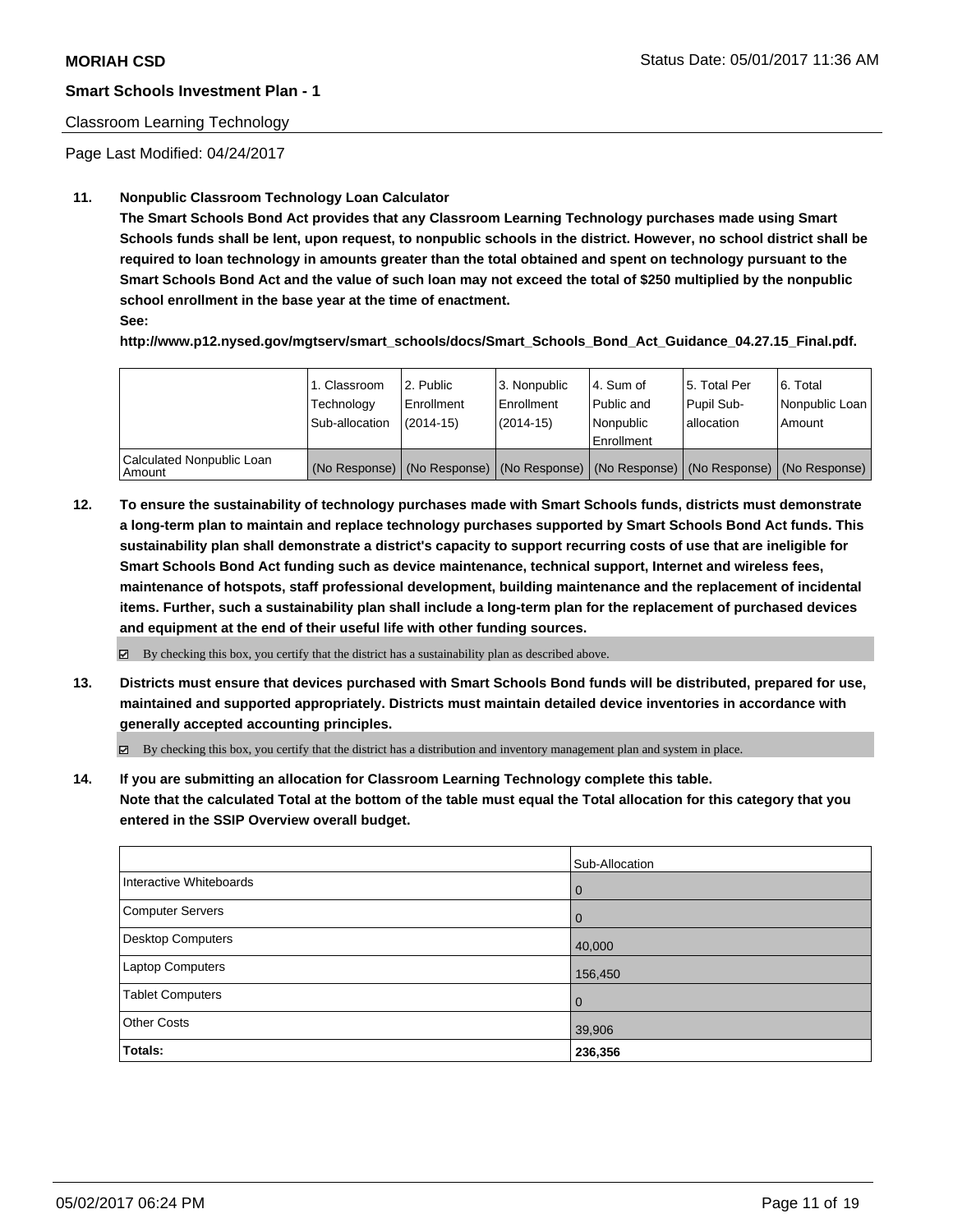### Classroom Learning Technology

Page Last Modified: 04/24/2017

**15. Please detail the type, quantity, per unit cost and total cost of the eligible items under each sub-category. This is especially important for any expenditures listed under the "Other" category. All expenditures must be capital-bond eligible to be reimbursed through the SSBA. If you have any questions, please contact us directly through smartschools@nysed.gov.**

**Please specify in the "Item to be Purchased" field which specific expenditures and items are planned to meet the district's nonpublic loan requirement, if applicable.**

**NOTE: Wireless Access Points that will be loaned/purchased for nonpublic schools should ONLY be included in this category, not under School Connectivity, where public school districts would list them. Add rows under each sub-category for additional items, as needed.**

| Select the allowable expenditure<br>type.<br>Repeat to add another item under<br>each type. | I Item to be Purchased                | Quantity | Cost per Item  | <b>Total Cost</b> |
|---------------------------------------------------------------------------------------------|---------------------------------------|----------|----------------|-------------------|
| <b>Laptop Computers</b>                                                                     | Chromebooks                           | 745      | 210            | 156,450           |
| <b>Desktop Computers</b>                                                                    | <b>HP or Dell Desktops</b>            | 100      | 400            | 40,000            |
| <b>Other Costs</b>                                                                          | <b>Mobile Carts/Charging Stations</b> | 42       | 125            | 5,250             |
| <b>Other Costs</b>                                                                          | Document cameras                      | 10       | 325            | 3,250             |
| <b>Other Costs</b>                                                                          | Headphones                            | 462      | $\overline{7}$ | 3,234             |
| <b>Other Costs</b>                                                                          | Mice                                  | 356      | 6              | 2,136             |
| <b>Other Costs</b>                                                                          | <b>Chromebook Cases</b>               | 745      | 32             | 24,440            |
| <b>Other Costs</b>                                                                          | Power Strips for Charging Stations    | 84       | 19             | 1,596             |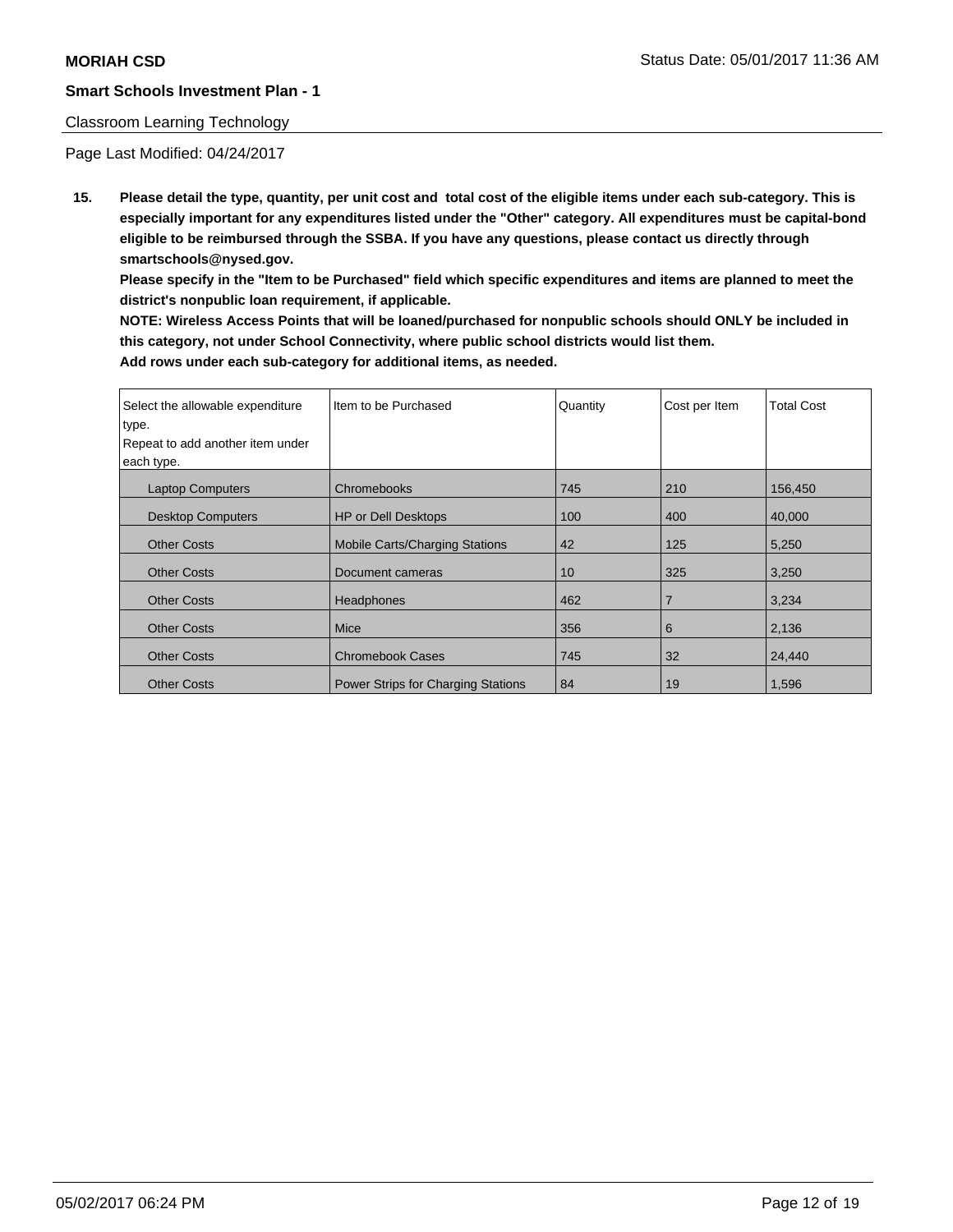#### Pre-Kindergarten Classrooms

## **Group 1**

**1. Provide information regarding how and where the district is currently serving pre-kindergarten students and justify the need for additional space with enrollment projections over 3 years.**

(No Response)

- **2. Describe the district's plan to construct, enhance or modernize education facilities to accommodate prekindergarten programs. Such plans must include:**
	- **Specific descriptions of what the district intends to do to each space;**
	- **An affirmation that pre-kindergarten classrooms will contain a minimum of 900 square feet per classroom;**
	- **The number of classrooms involved;**
	- **The approximate construction costs per classroom; and**

**- Confirmation that the space is district-owned or has a long-term lease that exceeds the probable useful life of the improvements.**

(No Response)

**3. Smart Schools Bond Act funds may only be used for capital construction costs. Describe the type and amount of additional funds that will be required to support ineligible ongoing costs (e.g. instruction, supplies) associated with any additional pre-kindergarten classrooms that the district plans to add.**

(No Response)

**4. All plans and specifications for the erection, repair, enlargement or remodeling of school buildings in any public school district in the State must be reviewed and approved by the Commissioner. Districts that plan capital projects using their Smart Schools Bond Act funds will undergo a Preliminary Review Process by the Office of Facilities Planning.**

**Please indicate on a separate row each project number given to you by the Office of Facilities Planning.**

| Project Number |  |
|----------------|--|
| (No Response)  |  |

**5. If you have made an allocation for Pre-Kindergarten Classrooms, complete this table.**

**Note that the calculated Total at the bottom of the table must equal the Total allocation for this category that you entered in the SSIP Overview overall budget.**

|                                          | Sub-Allocation |
|------------------------------------------|----------------|
| Construct Pre-K Classrooms               | (No Response)  |
| Enhance/Modernize Educational Facilities | (No Response)  |
| Other Costs                              | (No Response)  |
| Totals:                                  | 0              |

**6. Please detail the type, quantity, per unit cost and total cost of the eligible items under each sub-category. This is especially important for any expenditures listed under the "Other" category. All expenditures must be capital-bond eligible to be reimbursed through the SSBA. If you have any questions, please contact us directly through smartschools@nysed.gov.**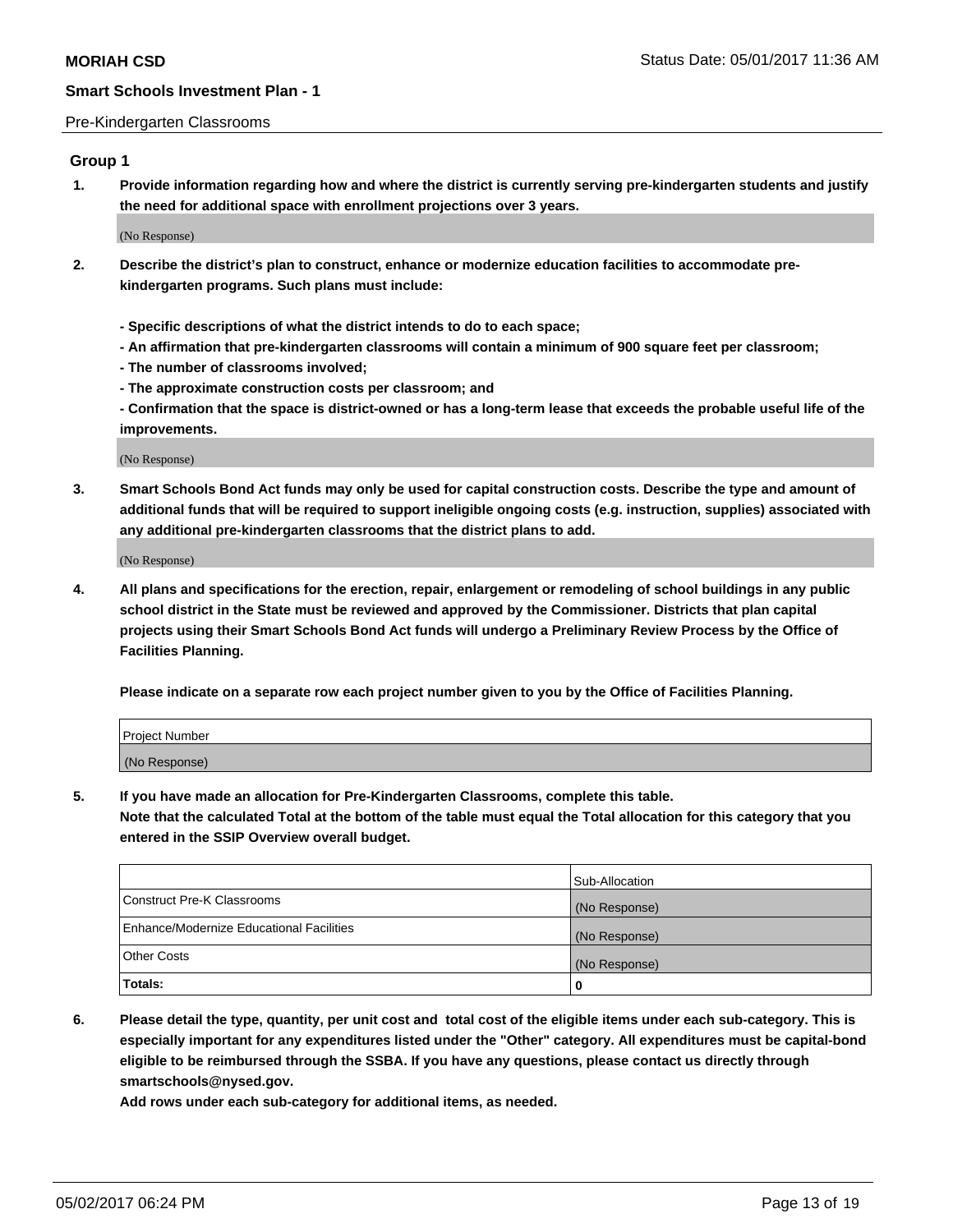Pre-Kindergarten Classrooms

| Select the allowable expenditure<br>type. | Item to be purchased | Quantity      | Cost per Item | <b>Total Cost</b> |
|-------------------------------------------|----------------------|---------------|---------------|-------------------|
| Repeat to add another item under          |                      |               |               |                   |
| each type.                                |                      |               |               |                   |
| (No Response)                             | (No Response)        | (No Response) | (No Response) | (No Response)     |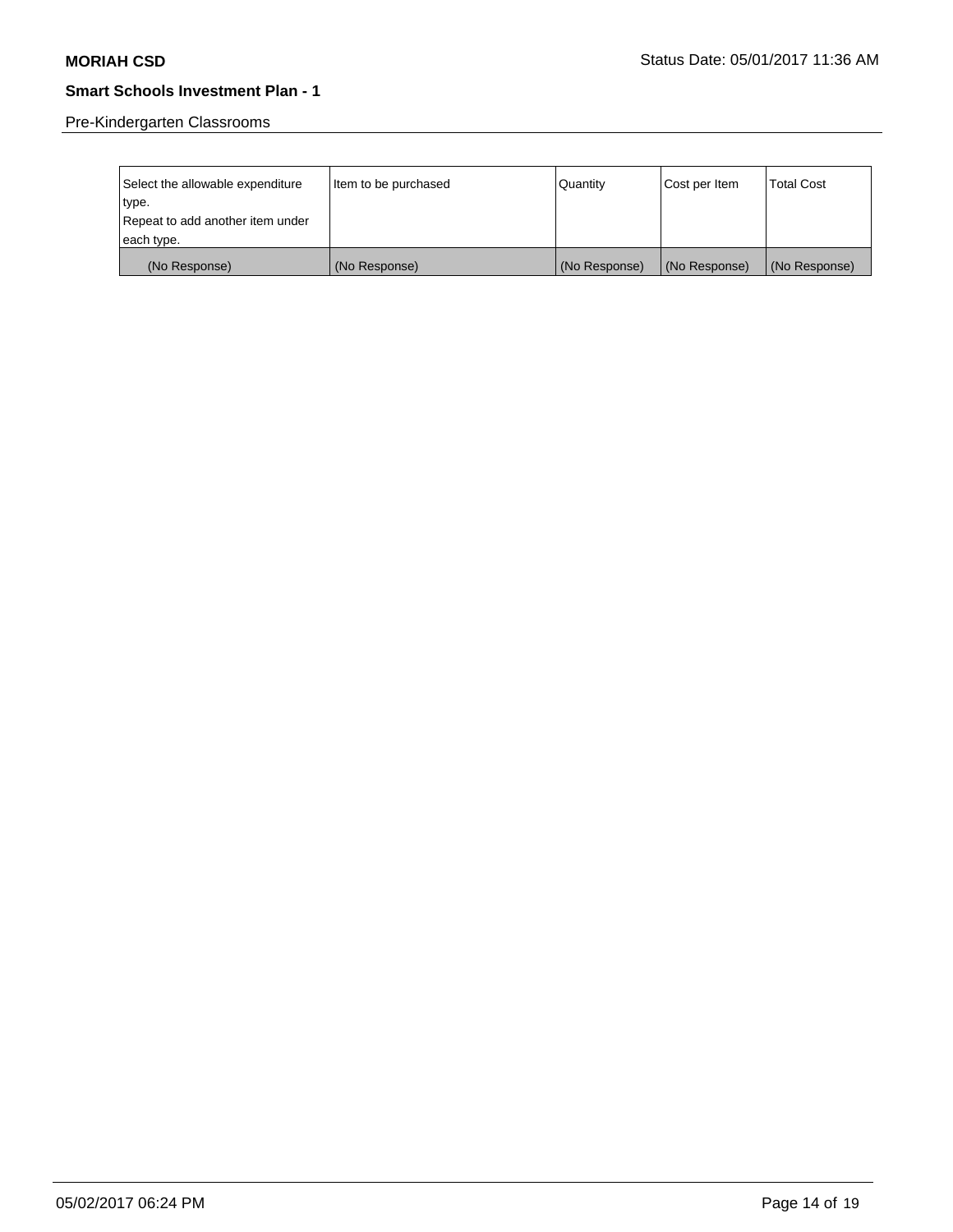Replace Transportable Classrooms

# **Group 1**

**1. Describe the district's plan to construct, enhance or modernize education facilities to provide high-quality instructional space by replacing transportable classrooms.**

(No Response)

**2. All plans and specifications for the erection, repair, enlargement or remodeling of school buildings in any public school district in the State must be reviewed and approved by the Commissioner. Districts that plan capital projects using their Smart Schools Bond Act funds will undergo a Preliminary Review Process by the Office of Facilities Planning.**

**Please indicate on a separate row each project number given to you by the Office of Facilities Planning.**

| Project Number |  |
|----------------|--|
| (No Response)  |  |

**3. For large projects that seek to blend Smart Schools Bond Act dollars with other funds, please note that Smart Schools Bond Act funds can be allocated on a pro rata basis depending on the number of new classrooms built that directly replace transportable classroom units.**

**If a district seeks to blend Smart Schools Bond Act dollars with other funds describe below what other funds are being used and what portion of the money will be Smart Schools Bond Act funds.**

(No Response)

**4. If you have made an allocation for Replace Transportable Classrooms, complete this table. Note that the calculated Total at the bottom of the table must equal the Total allocation for this category that you entered in the SSIP Overview overall budget.**

|                                                | Sub-Allocation |
|------------------------------------------------|----------------|
| Construct New Instructional Space              | (No Response)  |
| Enhance/Modernize Existing Instructional Space | (No Response)  |
| Other Costs                                    | (No Response)  |
| Totals:                                        | 0              |

**5. Please detail the type, quantity, per unit cost and total cost of the eligible items under each sub-category. This is especially important for any expenditures listed under the "Other" category. All expenditures must be capital-bond eligible to be reimbursed through the SSBA. If you have any questions, please contact us directly through smartschools@nysed.gov.**

| Select the allowable expenditure | Item to be purchased | Quantity      | Cost per Item | <b>Total Cost</b> |
|----------------------------------|----------------------|---------------|---------------|-------------------|
| type.                            |                      |               |               |                   |
| Repeat to add another item under |                      |               |               |                   |
| each type.                       |                      |               |               |                   |
| (No Response)                    | (No Response)        | (No Response) | (No Response) | (No Response)     |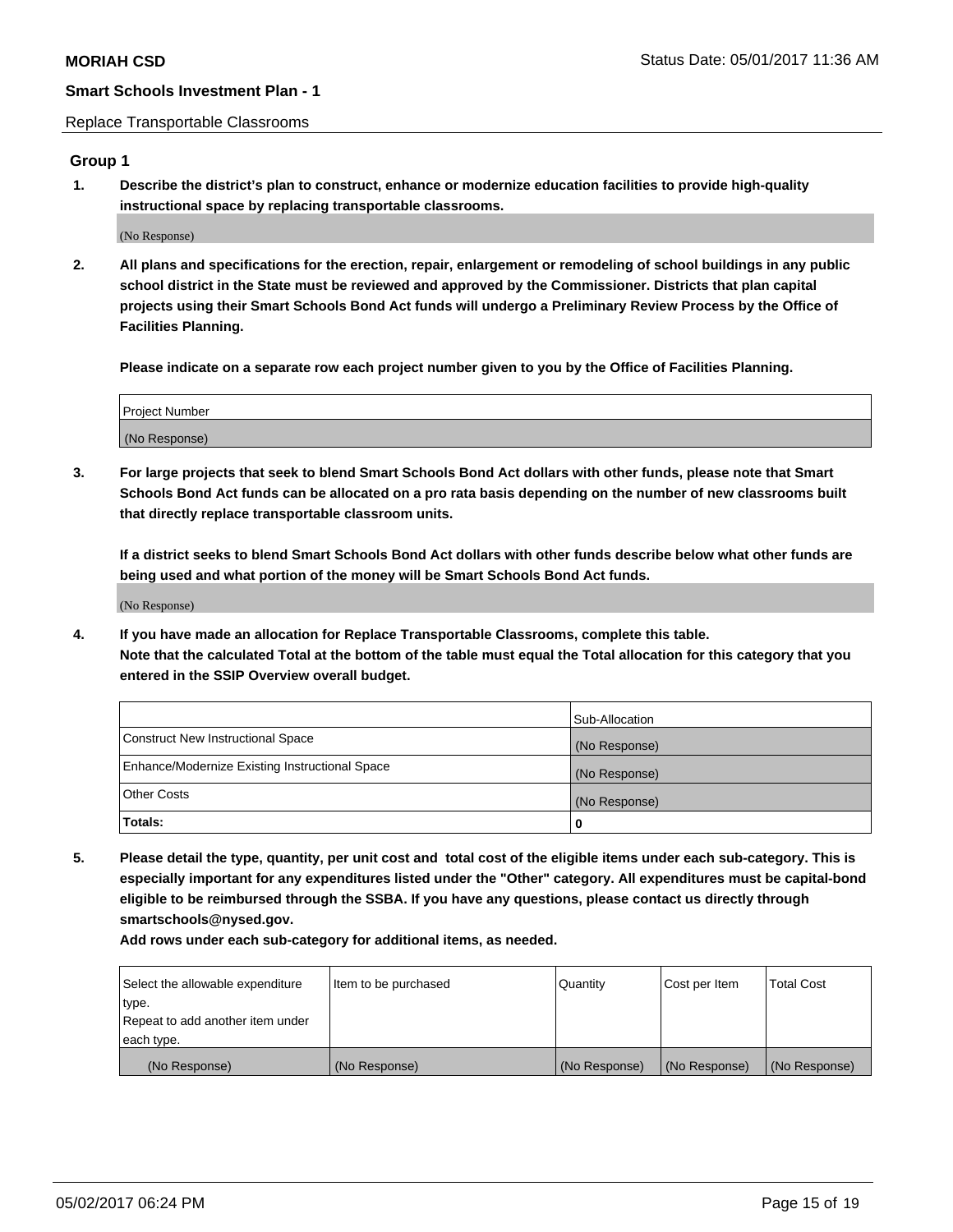#### High-Tech Security Features

Page Last Modified: 04/24/2017

# **Group 1**

**1. Describe how you intend to use Smart Schools Bond Act funds to install high-tech security features in school buildings and on school campuses.**

Our current camera security system consists of 2 separate platforms that are both outdated, as are the existing cameras. We plan to invest in new video management software and upgrade cameras necessary to provide a safe and secure environment for staff and students. The District will use Smart Schools Bond Act funds to upgrade 12 existing surveillance cameras with digital cameras.

**2. All plans and specifications for the erection, repair, enlargement or remodeling of school buildings in any public school district in the State must be reviewed and approved by the Commissioner. Districts that plan capital projects using their Smart Schools Bond Act funds will undergo a Preliminary Review Process by the Office of Facilities Planning.** 

**Please indicate on a separate row each project number given to you by the Office of Facilities Planning.**

| Project Number        |  |
|-----------------------|--|
| 15-09-01-04-0-008-BA1 |  |

- **3. Was your project deemed eligible for streamlined Review?**
	- Yes
	- $\square$  No
	- **3a. Districts with streamlined projects must certify that they have reviewed all installations with their licensed architect or engineer of record, and provide that person's name and license number. The licensed professional must review the products and proposed method of installation prior to implementation and review the work during and after completion in order to affirm that the work was code-compliant, if requested.**

By checking this box, you certify that the district has reviewed all installations with a licensed architect or engineer of record.

**4. Include the name and license number of the architect or engineer of record.**

| Name         | License Number |
|--------------|----------------|
| James Graham | 23879          |

**5. If you have made an allocation for High-Tech Security Features, complete this table. Note that the calculated Total at the bottom of the table must equal the Total allocation for this category that you entered in the SSIP Overview overall budget.**

|                                                      | Sub-Allocation |
|------------------------------------------------------|----------------|
| Capital-Intensive Security Project (Standard Review) | (No Response)  |
| <b>Electronic Security System</b>                    | 56,460         |
| <b>Entry Control System</b>                          | $\Omega$       |
| Approved Door Hardening Project                      | $\Omega$       |
| <b>Other Costs</b>                                   | $\Omega$       |
| Totals:                                              | 56,460         |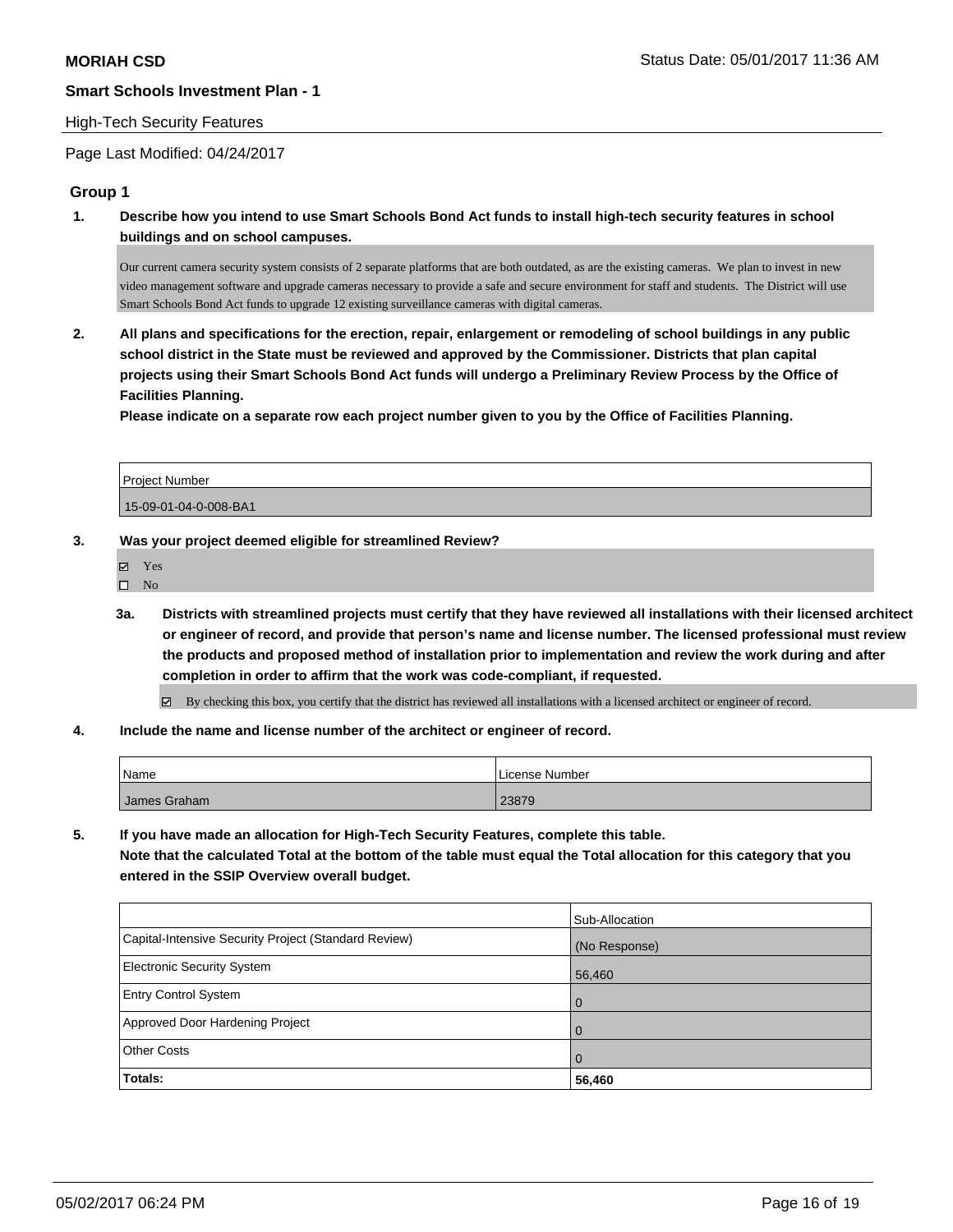# High-Tech Security Features

Page Last Modified: 04/24/2017

**6. Please detail the type, quantity, per unit cost and total cost of the eligible items under each sub-category. This is especially important for any expenditures listed under the "Other" category. All expenditures must be capital-bond eligible to be reimbursed through the SSBA. If you have any questions, please contact us directly through smartschools@nysed.gov.**

| Select the allowable expenditure<br>type.<br>Repeat to add another item under<br>each type. | Item to be purchased                             | Quantity | Cost per Item | <b>Total Cost</b> |
|---------------------------------------------------------------------------------------------|--------------------------------------------------|----------|---------------|-------------------|
| <b>Electronic Security System</b>                                                           | <b>Video Surveillance Equipment-</b><br>Cameras  | 12       | 1,000         | 12,000            |
| <b>Electronic Security System</b>                                                           | Video Surveillance Installation                  | 12       | 926           | 11,112            |
| <b>Electronic Security System</b>                                                           | Network Video Recorder & viewing<br>license      |          | 21,504        | 21,504            |
| <b>Electronic Security System</b>                                                           | Camera & Recorder Configuration &<br>Programming | 12       | 987           | 11,844            |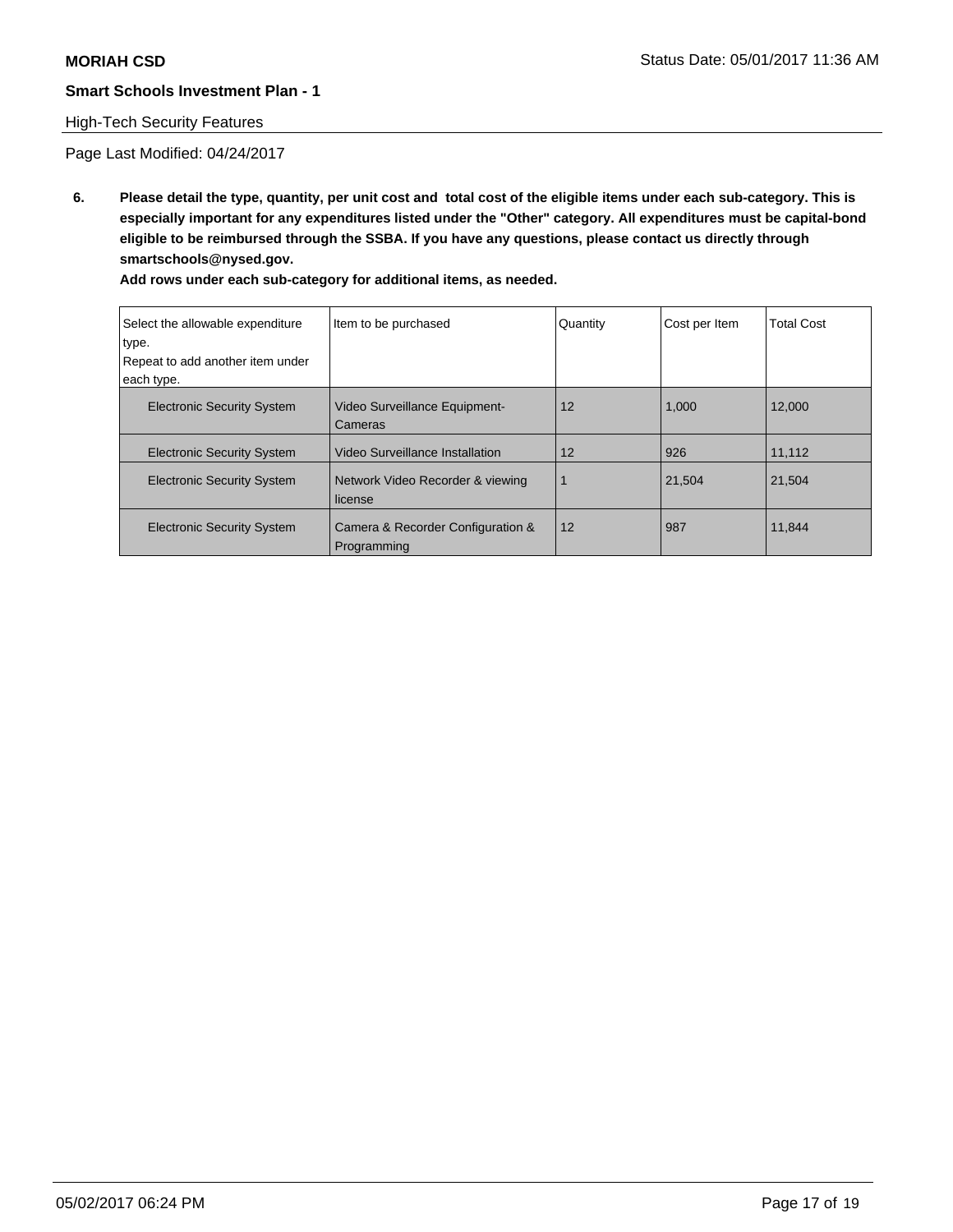Report

Page Last Modified: 04/24/2017